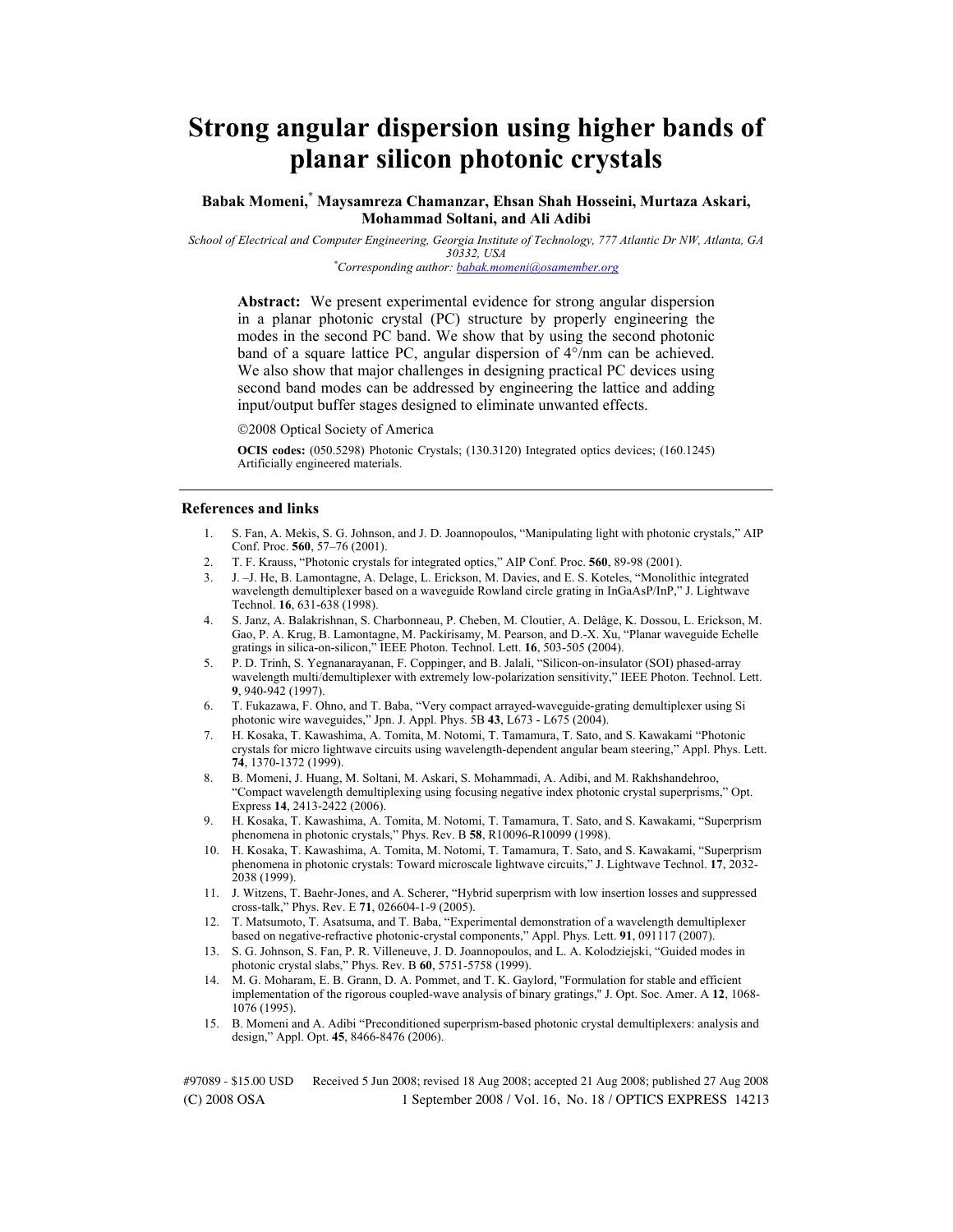16. Y. Vlasov and S. McNab, "Losses in single-mode silicon-on-insulator strip waveguides and bends," Opt. Express **12**, 1622-1631 (2004).

## **1. Introduction**

Current demand for integration of multiple optical functionalities on a single chip has stimulated research activities on photonic crystals as *synthetic* optical materials in an integrated platform [1]. Multiple reports have recently been focused on using dispersive properties of photonic crystals to implement different device concepts. In particular, planar structures offer a viable platform for these devices, because of their compatibility with available integrated optical components as well as their manufacturability with the available well-developed microelectronics fabrication techniques [2]. In this work, our focus will be on the potentials of photonic crystal structures to realize ultra-compact and high-resolution integrated wavelength demultiplexers and on-chip spectrometers. Strong angular resolution is a key requirement for such applications, which translates into how efficient different wavelengths can be spatially separated inside the structure.

 There have been different approaches for implementing optical wavelength demultiplexing and spectrometer devices, the most well-known of which are Echelle grating devices [3-4], array waveguide grating (AWG) structures [5-6], and those based on the superprism effect in photonic crystals [7]. Among these approaches, superprism effect offers the strongest dispersion and potentially, the most compact structures with very good spectral resolution for an on-chip spectrometer [8]. Since the introduction of the superprism effect [9,10], there have been several efforts in improving the performance of PC demultiplexers by using a multistage PC device  $[11,12]$  or by combining the superprism effects with PC dispersive properties (e.g., negative diffraction and negative refraction) [8]. Despite impressive recent progress, we believe that the full capacity of PC dispersive elements has not been yet utilized. One missing step in optimizing PC demultiplexers is the utilization of strong dispersive properties in higher photonic bands of planar PCs. The additional challenges that exist in using PCs in higher bands are the main reasons such devices have not been realized yet. Some of these challenges are: the difficulty of input/output coupling to the modes in higher PC bands, the possibility of multimode PC excitation at higher bands, and potentially higher insertion loss due to smaller mode group velocity.

In this paper, we discuss the feasibility of designing practical wavelength demultiplexers using the second band modes of planar PCs for achieving higher dispersion. We show that by proper engineering of the PC modes considerable improvement of the performance of these dispersive PC devices is achievable. We also address solutions to the major challenges for practical implementation of such PC devices.

### **2. Implementation**

The PC structure that we will use throughout this paper is a square lattice PC of air holes in Si as shown by the scanning electron microscopy (SEM) image in Fig. 1(a). These structures are fabricated on a silicon on insulator (SOI) wafer with a silicon device layer of  $h = 220$  nm thickness in which the optical signal is confined. This layer is sandwiched between two  $SiO<sub>2</sub>$ layers of 40 nm and  $1 \mu m$  thickness on top and underneath, respectively. The oxide layer underneath optically isolates the device layer from the substrate silicon wafer. Figure 1(b) shows the calculated TE-like (with in-plane electric field) band structure (black solid curves) for the second band of a PC structure in such SOI wafers with PC hole radii of  $r = 96$  nm and a lattice constant of  $a = 400$  nm. Each curve (or iso-frequency contour) in the band structure shows the locus of possible in-plane wavevectors at a fixed wavelength shown on the curve. Two arrows on Fig. 1(b) show the directions of group velocity for two wavelengths corresponding to the PC modes excited inside the structure at a fixed incident angle of  $\alpha$  = 25°. As expected, the direction of the group velocity is normal to the corresponding frequency contour at the point of excitation in the  $k_x-k_y$  plane. The very large superprism effect in this

(C) 2008 OSA 1 September 2008 / Vol. 16, No. 18 / OPTICS EXPRESS 14214 #97089 - \$15.00 USD Received 5 Jun 2008; revised 18 Aug 2008; accepted 21 Aug 2008; published 27 Aug 2008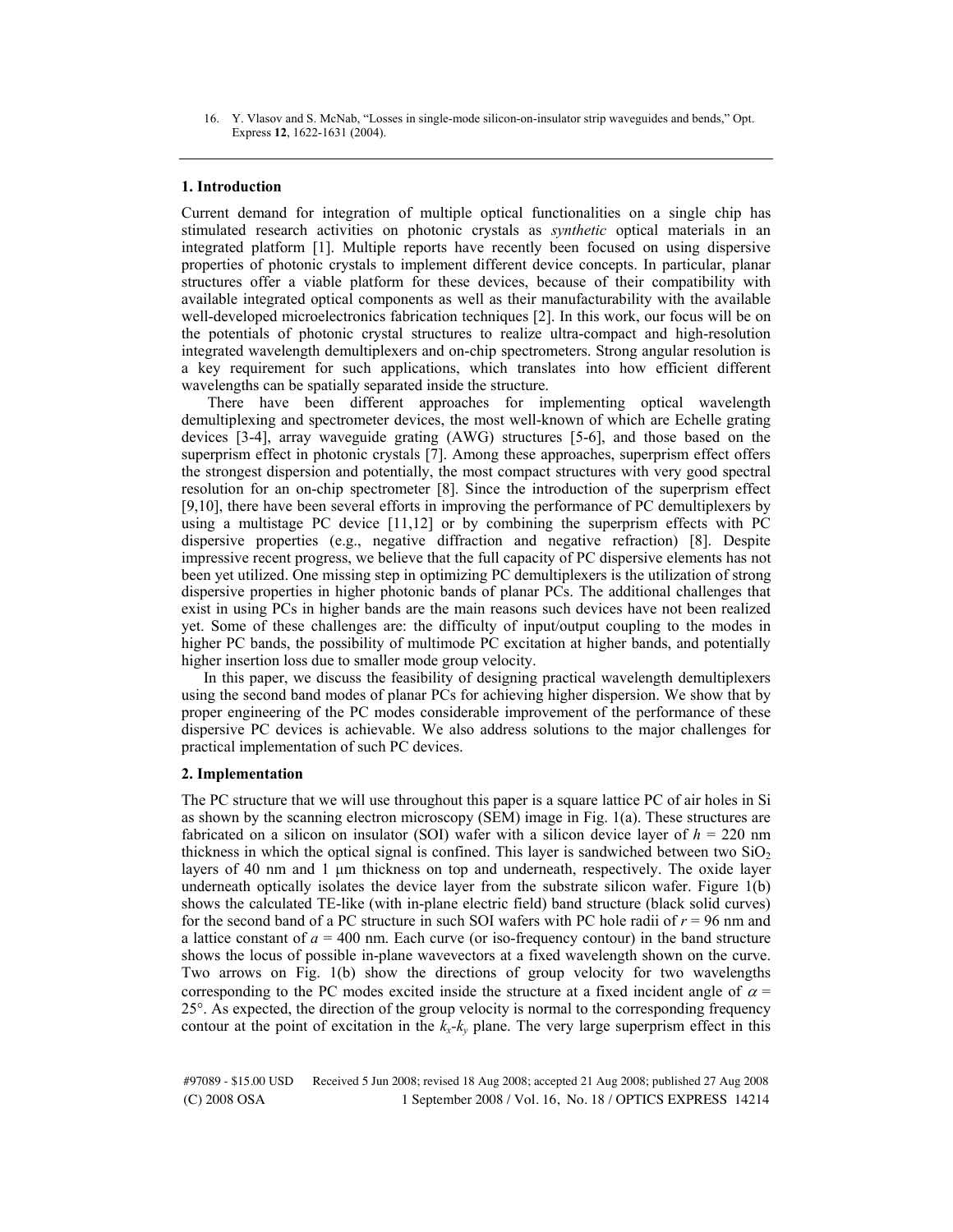structure is evident from the difference between the directions of these two arrows. The band structure in Fig. 1(c) is calculated using three-dimensional plane-wave expansion with 1470 plane wave components to assure its accuracy. The shaded region in Fig.  $\hat{I}(c)$  corresponds to the range of wavevectors that fall above the light line of the  $SiO<sub>2</sub>$  substrate layer, and thus, this region must be avoided. This no-confinement region is found by applying the



Fig. 1. (a) SEM image of a square lattice PC in a SOI wafer. (b) The excitation configuration is illustrated, in which the optical beam illuminates the PC interface at an incident angle of  $\alpha$ . (c) Band structure of a square lattice PC structure in SOI with  $r = 96$  nm and  $a = 400$  nm is shown. The dotted line shows the locus of the modes excited in the PC with an incident wave from an unpatterned Si slab region on the same wafer at an incident angle of  $\alpha = 25^{\circ}$ . The two arrows on this plot show the directions of the group velocities (normal to iso-frequency contours) inside the PC structure at wavelengths of 1460 and 1442 nm. Rapid change of the angle of group velocity with a small change in the incident wavelength is evident from this figure. The dashed line shows the cross section of TE-like and TM-like modes (the vicinity of this line must be avoided).

(C) 2008 OSA 1 September 2008 / Vol. 16, No. 18 / OPTICS EXPRESS 14215 #97089 - \$15.00 USD Received 5 Jun 2008; revised 18 Aug 2008; accepted 21 Aug 2008; published 27 Aug 2008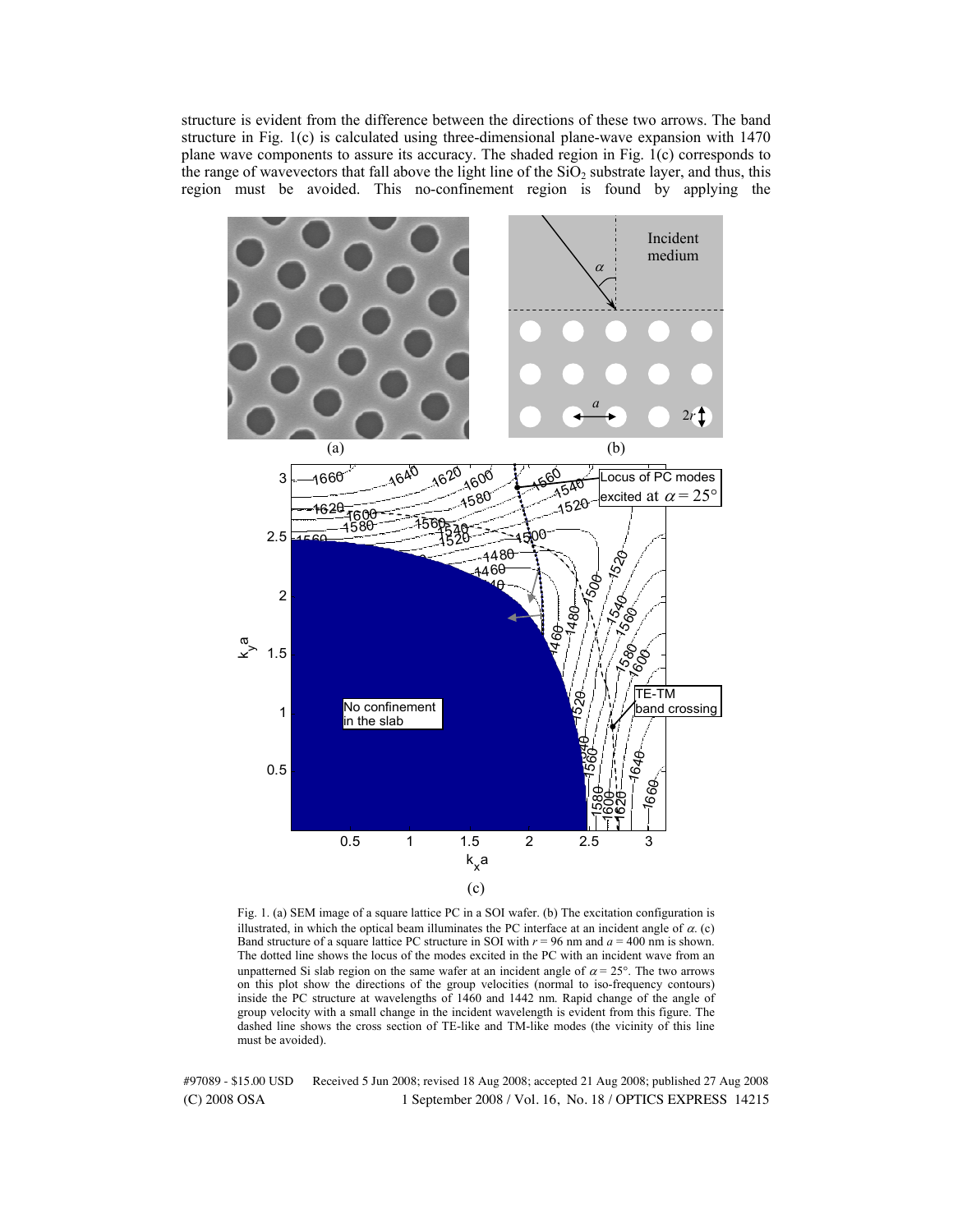confinement criterion,  $k_x^2 + k_y^2 > (2m_{ox}/\lambda)^2$ , in which  $n_{ox}$  is the refractive index of the isolating SiO<sub>2</sub> layer on the wafer,  $\lambda$  is the corresponding free-space wavelength of PC modes, and  $k_x$  and  $k_y$  are the in-plane wavevectors of PC modes in the *x* and *y* directions.

Assuming a plane wave at a specific incident angle [shown by  $\alpha$  in Fig. 1(b)], we can use the electromagnetic boundary conditions at the PC boundary to find the  $k_x$  and  $k_y$  components of the wavevector of the mode excited inside the PC. The locus of these PC modes at different wavelengths is shown in Fig. 1(c) for the PC of interest at the incident angle of  $\alpha = 25^{\circ}$ . Using this locus, we can calculate the direction of group velocity (i.e., the direction of propagation) inside the PC as a function of wavelength. Using Fig. 1(c), we can calculate the angular dispersion factor (i.e., the rate of change of the group velocity angle with wavelength) to be 6°/nm (This value is roughly estimated from the change in the angle of group velocity when wavelength is changed from 1440 nm to 1460 nm, and will be later confirmed in Fig. 4). This angular dispersion factor is considerably larger than the typical values observed in other devices (around 0.05-0.1°/nm in a grating spectrometer [3-4], 0.1-0.5°/nm in AWGs [5-6], and 0.7°/nm in the first photonic band of a PC-based device [8]).

Strong angular dispersion factor in the second photonic band of a planar PC, as shown in Fig. 1, suggests that this structure can be used, in principle, as a strongly dispersive optical material in a planar platform. However, for practical realization of such PC devices, some challenges need to be addressed. The first challenge is that to minimize propagation loss, the field must be confined to the Si slab region. To ensure this confinement, the operation range on the band structure in Fig.  $1(c)$  will be limited to the portions of the band structure that are below the substrate (or cover) light cone [i.e., outside the shaded region in Fig. 1(c)]. This condition limits the operation range on the band structure and needs to be taken into account when designing such devices.

For practical implementations, we also need to make sure that the unpatterned Si slab and the PC structure remain single-mode in the frequency range of operation. This is particularly important when we work at higher photonic bands of the structure, where the ratio of the lattice constant (*a*) to the operation wavelength ( $\lambda$ ) becomes larger. One way to achieve single-mode operation is to reduce the thickness of the Si slab. However, care must be taken in this process, as using thinner slabs results in lower confinement, and the available operation range on the band structure becomes even more limited. We have verified that for the parameters of the SOI structure analyzed in Fig. 1, the unpatterned Si slab is single-mode in the wavelength range of interest (i.e., wavelengths above 1400 nm). The simultaneous requirements for enough light confinement and single-mode operation, in practice, prevent us from going to higher frequency ranges and higher photonic bands. Therefore, we have limited our focus in this letter to the dispersion effects in the second TE-like photonic band of this planar PC structure. Furthermore, since the SOI structure used in our device is an asymmetric slab (due to the presence of  $SiO<sub>2</sub>$  substrate underneath the Si device layer), fields of the TElike and TM-like modes of this structure are not orthogonal [13]. Therefore, mode gaps might open up when the TE-like photonic bands and TM-like photonic bands cross each other. Thus, to achieve proper operation of the dispersive component and to preserve the state of polarization, this cross-coupling region, marked by the dashed curve in Fig. 1(c), must be avoided (i.e., the locus of the operation points in the bandwidth of interest must not intersect the locus of TE-TM crossing).

Practical device realization also requires minimum light reflection at the interface of the PC structure and the incident region. There are two main mechanisms contributing to high reflection losses at PC interfaces. First, to operate at higher photonic bands, the wavelength of operation is relatively small (i.e., we are working at higher frequencies), and therefore, Floquet-type reflection orders will be excited in the incident region. These orders contribute to the loss by carrying some of the signal away from the target dispersive medium, and also, cause unwanted interference in the system by diffracting the light to unwanted directions in the incident region. The second cause of reflection loss is the impedance mismatch between the incoming wave and the modes of the highly dispersive PC in higher photonic bands. This

(C) 2008 OSA 1 September 2008 / Vol. 16, No. 18 / OPTICS EXPRESS 14216 #97089 - \$15.00 USD Received 5 Jun 2008; revised 18 Aug 2008; accepted 21 Aug 2008; published 27 Aug 2008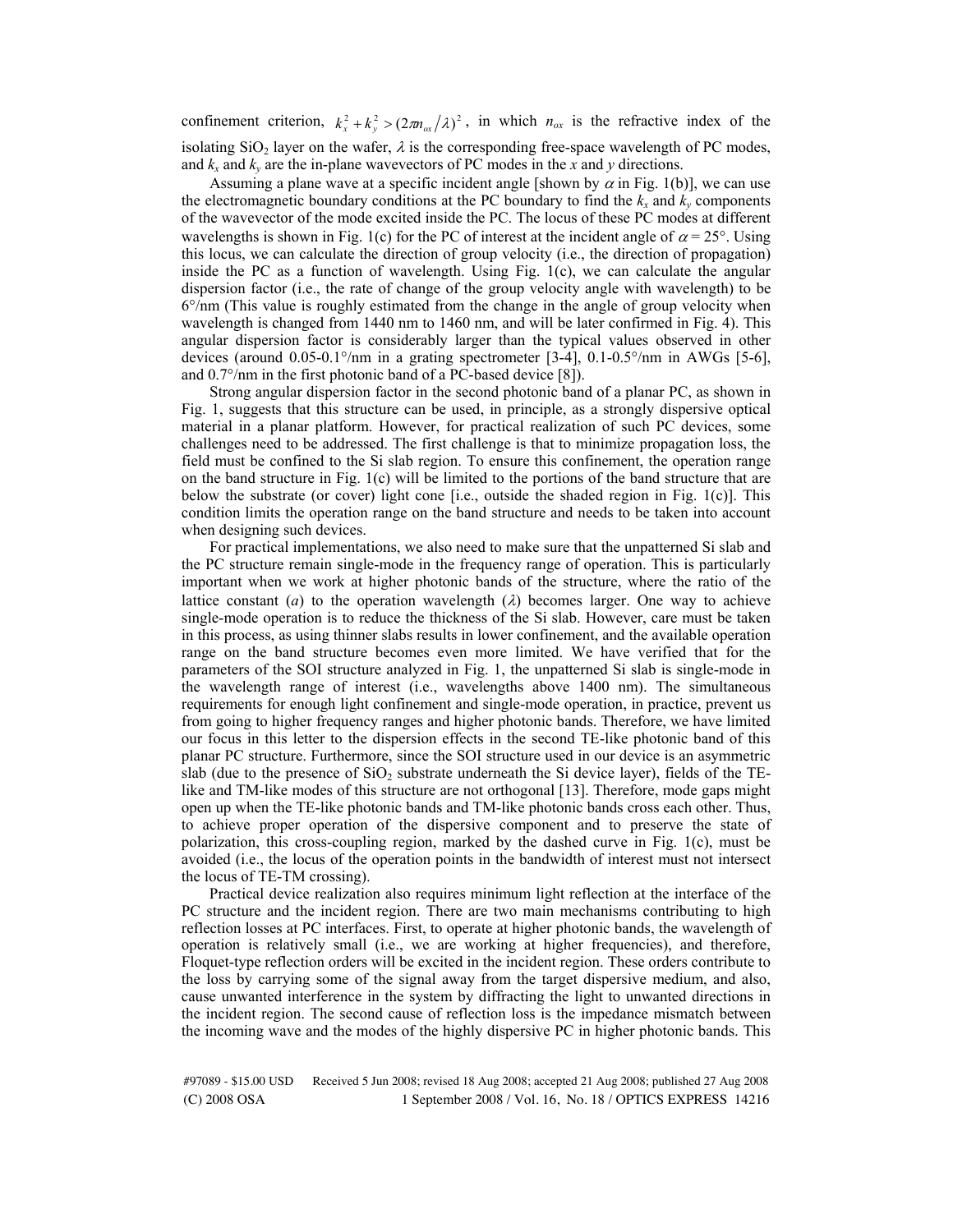mismatch results in low transmission of the light to the target mode inside the PC region. To reduce reflection, we use a PC buffer stage to reduce these unwanted effects.

The schematic of our proposed PC buffer stage is shown in the inset of Fig. 2(a). In this buffer stage an intermediate PC region with half the period of our target dispersive PC is used at the input and output interfaces. In presence of these buffer PC layers, the tangential grating vector in the incident-buffer interface is large enough to make the first Floquet-type reflected order evanescent. Since the buffer stage works in the long wavelength regime, it effectively acts as an effective index medium with lower index compared to the input region. This lower effective index makes the first Floquet-type reflected order (i.e., **k***r*,-1) at the buffer-PC interface also evanescent, and prevents such waves from propagating back to the input region. The main considerations in designing this buffer stage are having the hole sizes in the buffer stage large enough to make the first Floquet-type reflected order evanescent and keeping enough layers to avoid evanescent coupling of the (evanescent) reflected order to the input region. Figure 2(b) shows two-dimensional (2D) multilayer rigorous coupled wave simulation [14] results for transmission of TE-like wave (i.e., electric field inside the plane of periodicity) through the second photonic band of a square lattice PC device with  $r/a = 0.24$  in Si. A refractive index of  $\varepsilon_r = 7.4$  is used for Si in this simulation to account for the finite thickness  $(h = 220 \text{ nm})$  of the Si slab in the actual planar structure. The buffer stage has six layers of PC with  $r/a = 0.30$  [as shown in the inset of Fig. 2(b)]; the angle of incident for the incident wave is  $\alpha = 25^{\circ}$ ; and the input wave is incident from the top in the schematic view of Fig. 2(b). By comparing the transmission results for the cases with and without the buffer stage shown in Fig. 2(b), it can be seen that employing the buffer stage significantly improves the transmission. Note that in addition, by removing the unwanted reflected waves the inclusion of these devices as a part of a system involves less compatibility challenges.



Fig. 2. (a) Wavevectors of the incident and refracted waves at the interface of a PC are schematically shown when a PC buffer stage is used. The half-circles in this figure show the dispersion diagram of each region at the operation frequency. The Floquet-type reflected order,  $k_{r-1}$ , which is excited when no buffer stage is present is diminished, since it cannot propagate through the buffer stage. (b) Total transmission through the 2D photonic crystal structure shown in the inset is calculated with (solid curve) and without (dashed curve) the PC buffer stage. The operation is assumed in the second PC band, and the incident angle is  $\alpha = 25^{\circ}$ .

(C) 2008 OSA 1 September 2008 / Vol. 16, No. 18 / OPTICS EXPRESS 14217 #97089 - \$15.00 USD Received 5 Jun 2008; revised 18 Aug 2008; accepted 21 Aug 2008; published 27 Aug 2008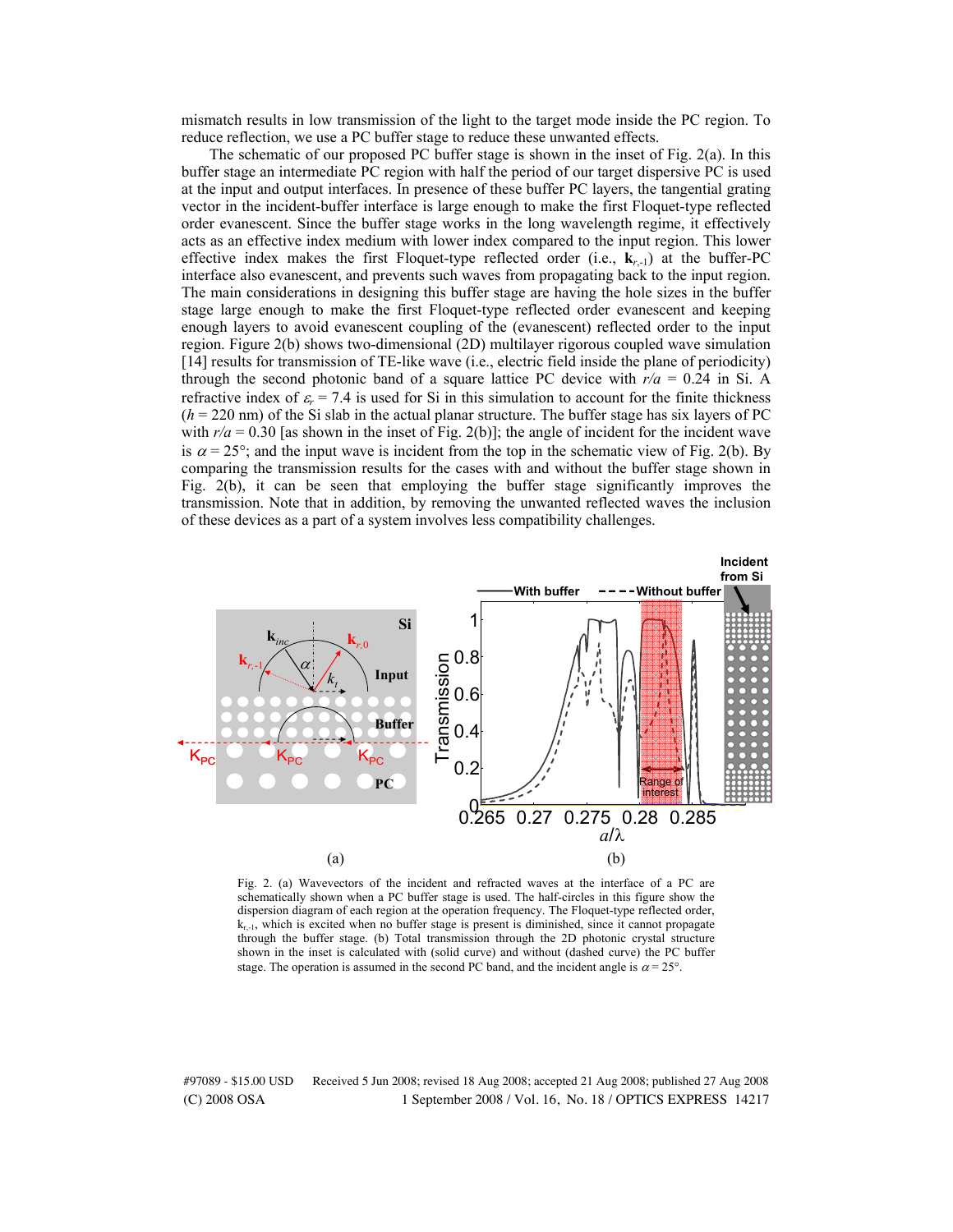#### **3. Experimental results**

In order to test the possibility of forming practical PC demultiplexers using the second band PC modes, we used our findings in Figs. 1 and 2 to design a compact preconditioned PC demultiplexer [15] by engineering the PC to have the superprism effect, negative diffraction, and negative refraction simultaneously [8]. The design approach is the same as that explained in Ref. [15] and will not be repeated here. We have fabricated the designed square lattice PC structure using electron beam lithography and dry etching on an SOI wafer. The PC structure has a lattice constant  $a = 400$  nm and holes with a normalized radius  $r/a = 0.24$ . The lattice constant in the PC buffer stage is  $a = 200$  nm, and the holes in the buffer region have a normalized radius of  $r/a = 0.30$ . The SEM image of the fabricated structure is shown in Fig. 3. Figure 3(a) shows the close-up of the PC structure with buffer stage at the interfaces with Si, while Fig. 3(b) shows the output waveguide array fabricated to sample the output signal of the PC demultiplexer. These output waveguides are  $3 \mu$ m apart and are tapered down from a 2.7  $\mu$ m width at the sampling point to 1  $\mu$ m at the edge of the sample; thus, there is negligible cross-coupling between them. In this demultiplexer, the input beam (with a beam waist of 6  $\mu$ m) is broadened initially by propagation through an unpatterned Si slab region [on the left in Fig. 3(a)], such that after propagation through the PC structure (which is designed to have negative diffraction at the operation point) the beam is focused close to its diffraction-limited spot size at the output [8]. This output beam profile is sampled by an array of waveguides spaced  $3 \mu$ m apart and carried to the output edge of the sample, as shown in Fig. 3(b).



Fig. 3. (a) SEM image of the interface of the PC demultiplexer is shown, revealing the details of the PC buffer stage. (b) Overall view of the photonic crystal device is shown. Six layers of small-period buffer PC are used at each interface to avoid unwanted Floquet-type transmission and reflection orders. The waveguides on the right (which are spaced  $3 \mu m$  apart) sample the output optical beam profile and carry the signal to the output edge of the SOI device.

To measure the response of the system, light from a tunable laser is coupled to the structure through an input waveguide, and transmission through each of the output waveguides in the output array is measured using a standard lock-in technique as the input wavelength changes. The results of such measurements for four of the output waveguides are shown in Fig. 4(a). The wavelength at which the maximum transmission occurs for each of the output waveguides is the wavelength at which the beam is steered inside the PC structure towards that specific waveguide. The theoretical estimate of the refraction angles (i.e., the angle of group velocity inside the photonic crystal structure) and those measured in the experiment are plotted in Fig. 4(b). The observations from the experiment confirm the operation of the PC structure in the negative refraction regime and demonstrate strong angular dispersion factor  $(\sim4^{\circ}/nm)$  close to what is predicted by theoretical estimates. Note that the experimental plot shows the location of the peak of the output beam profile as a function of

(C) 2008 OSA 1 September 2008 / Vol. 16, No. 18 / OPTICS EXPRESS 14218 #97089 - \$15.00 USD Received 5 Jun 2008; revised 18 Aug 2008; accepted 21 Aug 2008; published 27 Aug 2008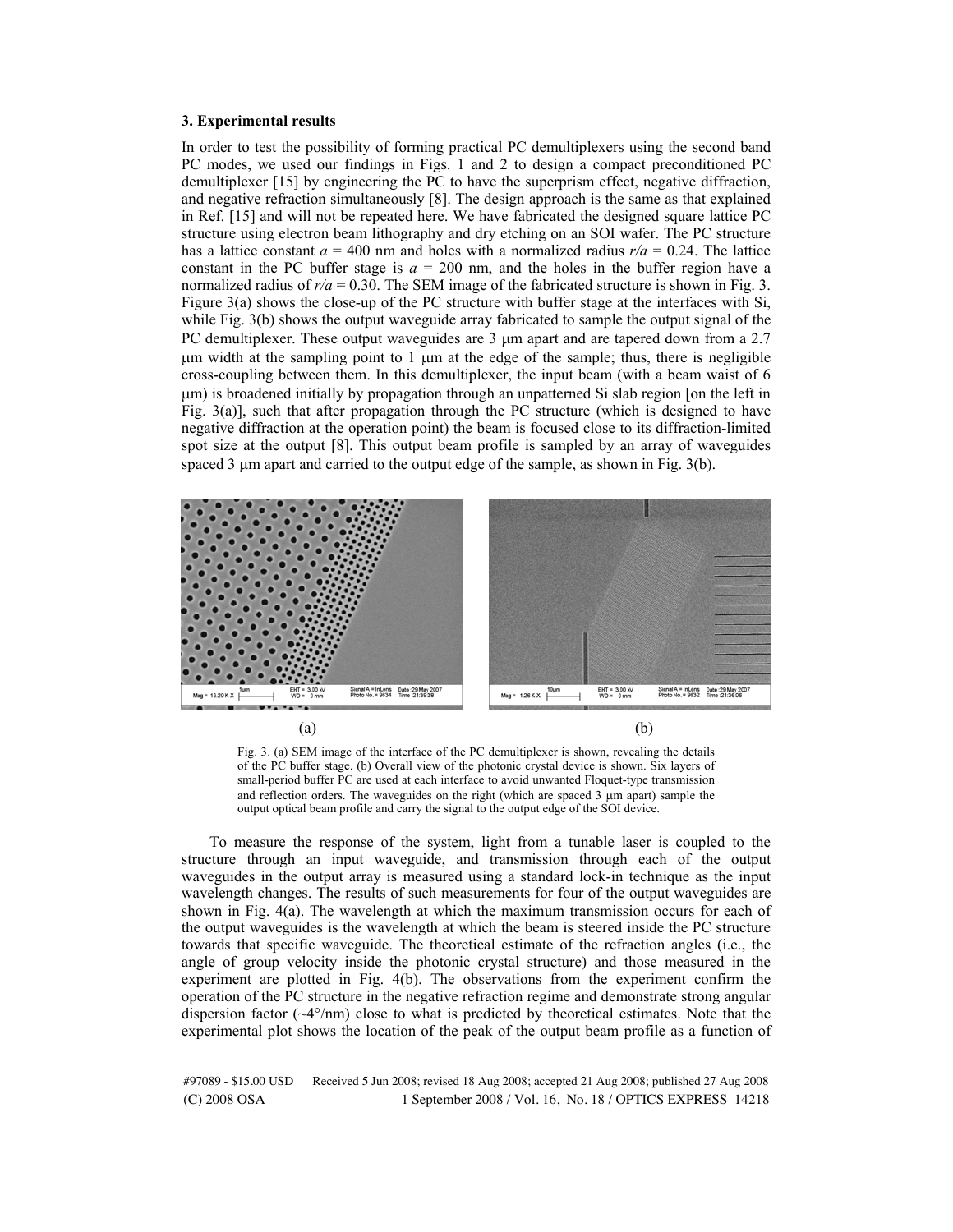wavelength. Since this output beam profile is affected by higher-order diffraction effects, the location of the peak is different from the theoretical prediction of the angular dispersion (which relies only on the first-order effect). This fact causes the discrepancy between the theoretical and experimental plots in Fig. 4(b).



<sup>(</sup>b)

Fig. 4. (a) Channel responses for four of the output waveguides in the structure shown in Fig. 3 are measured and plotted after normalization. The wavelength of maximum transmission in each channel response presents the angle of refraction inside the PC corresponding to that wavelength. Plots of refraction angles inside the PC are plotted for different wavelengths using the experimentally measured transmission data (circles) and compared with those predicted from the band structure (solid curve).

Note that the main focus of this paper was the demonstration of the possibility of achieving very high angular dispersion using second band of the PCs, which was confirmed by the fabricated structure. A further systematic effort for the full optimization of the PC structures for the demultiplexer design by considering the trade-off among the resolution, propagation loss, and the device size is currently under investigation. Results in Fig. 4(a) show that the designed PC structure can separate channels with a 3-nm wavelength spacing

(C) 2008 OSA 1 September 2008 / Vol. 16, No. 18 / OPTICS EXPRESS 14219 #97089 - \$15.00 USD Received 5 Jun 2008; revised 18 Aug 2008; accepted 21 Aug 2008; published 27 Aug 2008